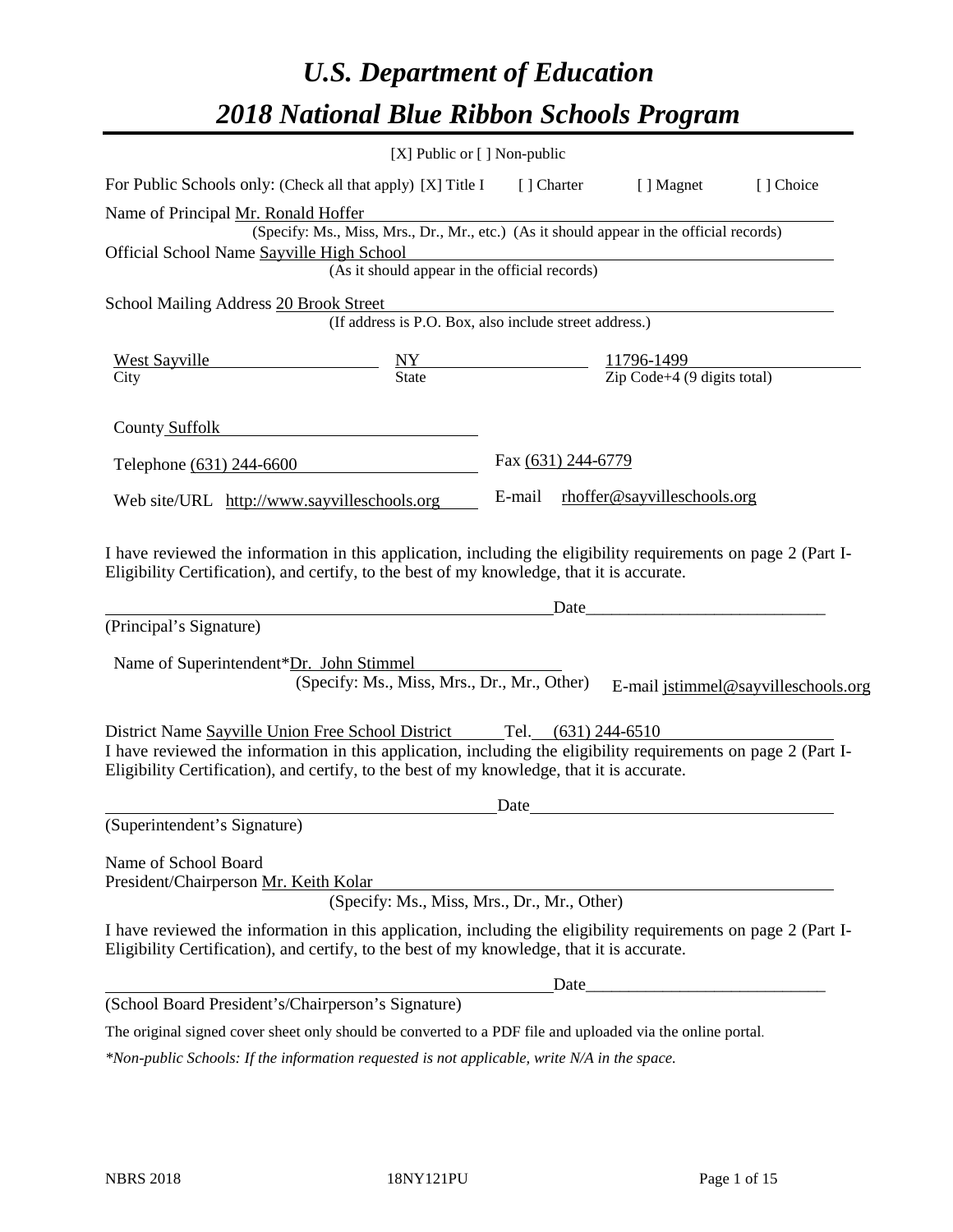The signatures on the first page of this application (cover page) certify that each of the statements below, concerning the school's eligibility and compliance with U.S. Department of Education and National Blue Ribbon Schools requirements, are true and correct.

- 1. The school configuration includes one or more of grades K-12. (Schools on the same campus with one principal, even a K-12 school, must apply as an entire school.)
- 2. All nominated public schools must meet the state's performance targets in reading (or English language arts) and mathematics and other academic indicators (i.e., attendance rate and graduation rate), for the all students group and all subgroups, including having participation rates of at least 95 percent using the most recent accountability results available for nomination.
- 3. To meet final eligibility, all nominated public schools must be certified by states prior to September 2018 in order to meet all eligibility requirements. Any status appeals must be resolved at least two weeks before the awards ceremony for the school to receive the award.
- 4. If the school includes grades 7 or higher, the school must have foreign language as a part of its curriculum.
- 5. The school has been in existence for five full years, that is, from at least September 2012 and each tested grade must have been part of the school for the past three years.
- 6. The nominated school has not received the National Blue Ribbon Schools award in the past five years: 2013, 2014, 2015, 2016, or 2017.
- 7. The nominated school has no history of testing irregularities, nor have charges of irregularities been brought against the school at the time of nomination. The U.S. Department of Education reserves the right to disqualify a school's application and/or rescind a school's award if irregularities are later discovered and proven by the state.
- 8. The nominated school has not been identified by the state as "persistently dangerous" within the last two years.
- 9. The nominated school or district is not refusing Office of Civil Rights (OCR) access to information necessary to investigate a civil rights complaint or to conduct a district-wide compliance review.
- 10. The OCR has not issued a violation letter of findings to the school district concluding that the nominated school or the district as a whole has violated one or more of the civil rights statutes. A violation letter of findings will not be considered outstanding if OCR has accepted a corrective action plan from the district to remedy the violation.
- 11. The U.S. Department of Justice does not have a pending suit alleging that the nominated school or the school district as a whole has violated one or more of the civil rights statutes or the Constitution's equal protection clause.
- 12. There are no findings of violations of the Individuals with Disabilities Education Act in a U.S. Department of Education monitoring report that apply to the school or school district in question; or if there are such findings, the state or district has corrected, or agreed to correct, the findings.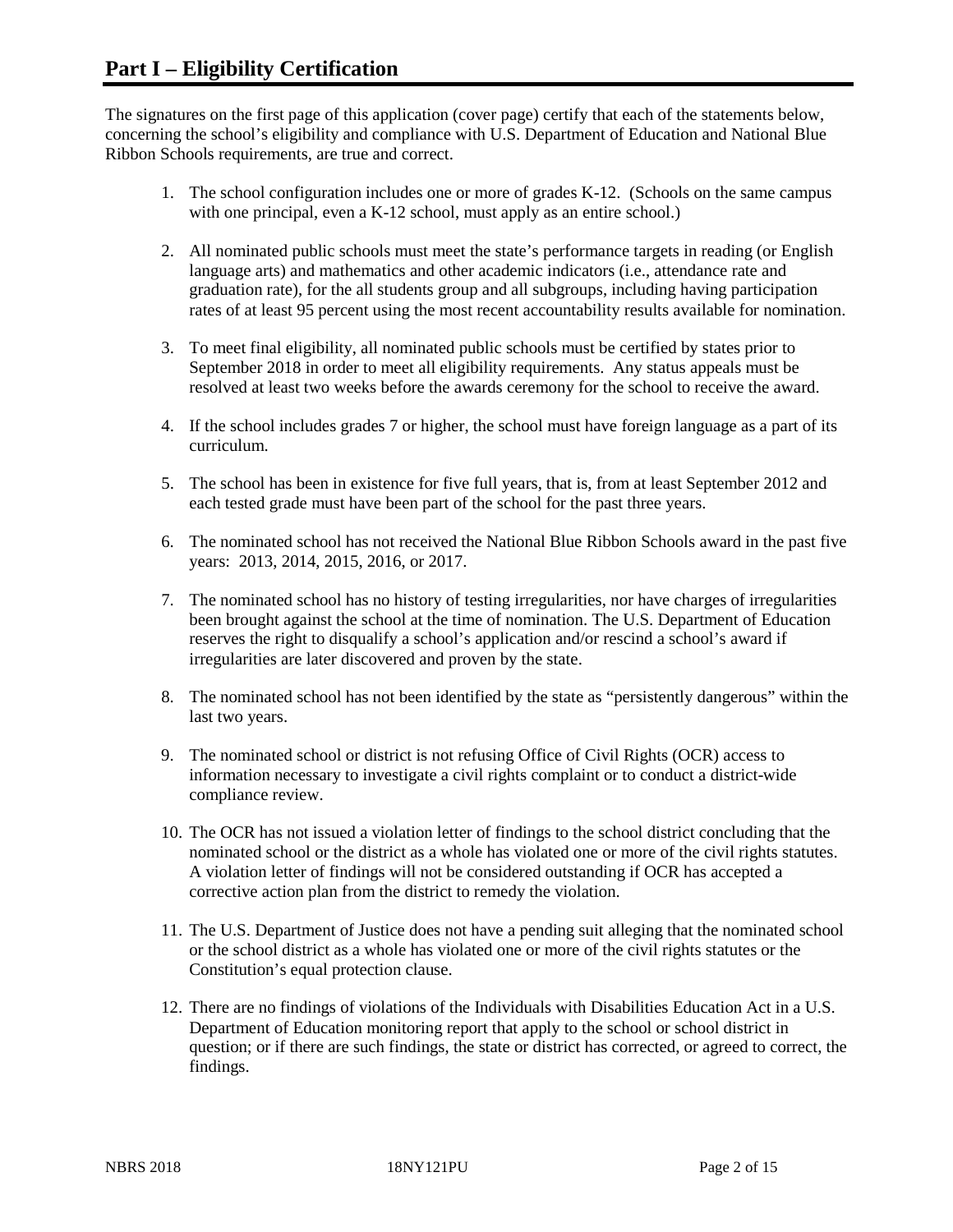# **PART II - DEMOGRAPHIC DATA**

#### **Data should be provided for the most recent school year (2017-2018) unless otherwise stated.**

#### **DISTRICT**

1. Number of schools in the district  $\frac{3}{2}$  Elementary schools (includes K-8) (per district designation): 1 Middle/Junior high schools 1 High schools 0 K-12 schools

5 TOTAL

**SCHOOL** (To be completed by all schools)

2. Category that best describes the area where the school is located:

[] Urban or large central city [X] Suburban [] Rural or small city/town

3. Number of students as of October 1, 2017 enrolled at each grade level or its equivalent in applying school:

| Grade                           | # of         | # of Females | <b>Grade Total</b> |
|---------------------------------|--------------|--------------|--------------------|
|                                 | <b>Males</b> |              |                    |
| <b>PreK</b>                     | 0            | $\theta$     | 0                  |
| K                               | 0            | 0            | 0                  |
| $\mathbf{1}$                    | 0            | 0            | 0                  |
| 2                               | 0            | 0            | 0                  |
| 3                               | 0            | 0            | $\theta$           |
| 4                               | 0            | 0            | 0                  |
| 5                               | 0            | 0            | 0                  |
| 6                               | 0            | 0            | 0                  |
| 7                               | 0            | 0            | 0                  |
| 8                               | 0            | 0            | 0                  |
| 9                               | 144          | 127          | 271                |
| 10                              | 118          | 113          | 231                |
| 11                              | 126          | 124          | 250                |
| 12 or higher                    | 135          | 123          | 258                |
| <b>Total</b><br><b>Students</b> | 523          | 487          | 1010               |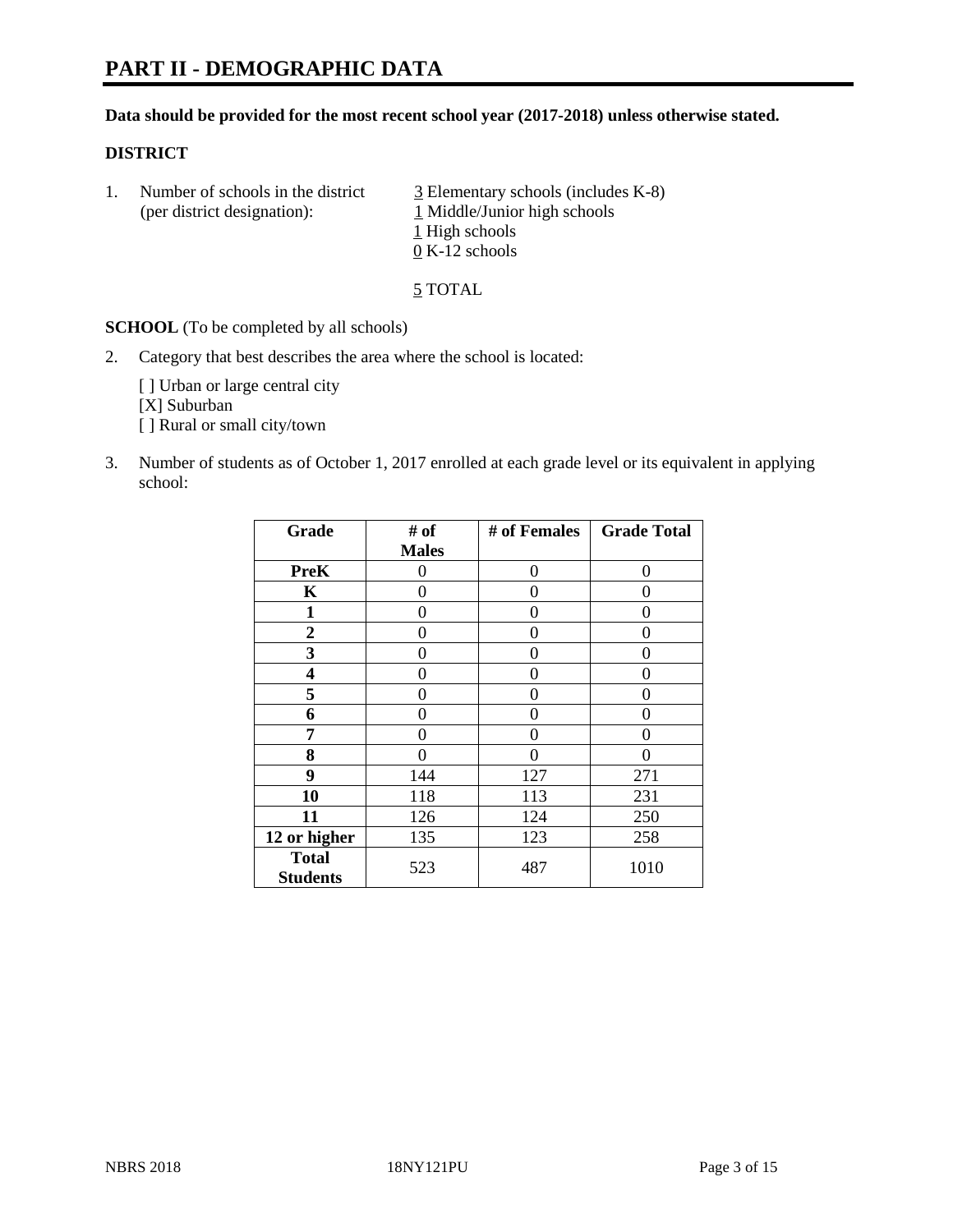4. Racial/ethnic composition of  $1\%$  American Indian or Alaska Native the school: 2 % Asian

 % Black or African American % Hispanic or Latino % Native Hawaiian or Other Pacific Islander 90 % White % Two or more races **100 % Total**

(Only these seven standard categories should be used to report the racial/ethnic composition of your school. The Final Guidance on Maintaining, Collecting, and Reporting Racial and Ethnic Data to the U.S. Department of Education published in the October 19, 2007 *Federal Register* provides definitions for each of the seven categories.)

5. Student turnover, or mobility rate, during the 2016 – 2017 school year: 2%

If the mobility rate is above 15%, please explain.

This rate should be calculated using the grid below. The answer to (6) is the mobility rate.

| <b>Steps For Determining Mobility Rate</b>         | Answer        |
|----------------------------------------------------|---------------|
| $(1)$ Number of students who transferred to        |               |
| the school after October 1, 2016 until the         | 6             |
| end of the 2016-2017 school year                   |               |
| (2) Number of students who transferred             |               |
| <i>from</i> the school after October 1, 2016 until | 17            |
| the end of the 2016-2017 school year               |               |
| (3) Total of all transferred students [sum of      | 23            |
| rows $(1)$ and $(2)$ ]                             |               |
| (4) Total number of students in the school as      |               |
| of October 1, 2016                                 | 978           |
| (5) Total transferred students in row (3)          |               |
| divided by total students in row (4)               | 0.02          |
| $(6)$ Amount in row $(5)$ multiplied by 100        | $\mathcal{D}$ |

6. English Language Learners (ELL) in the school:  $0\%$ 

5 Total number ELL

Specify each non-English language represented in the school (separate languages by commas): Italian, Turkish, Gujarati, Hindi, Spanish

7. Students eligible for free/reduced-priced meals: 11 % Total number students who qualify:  $112$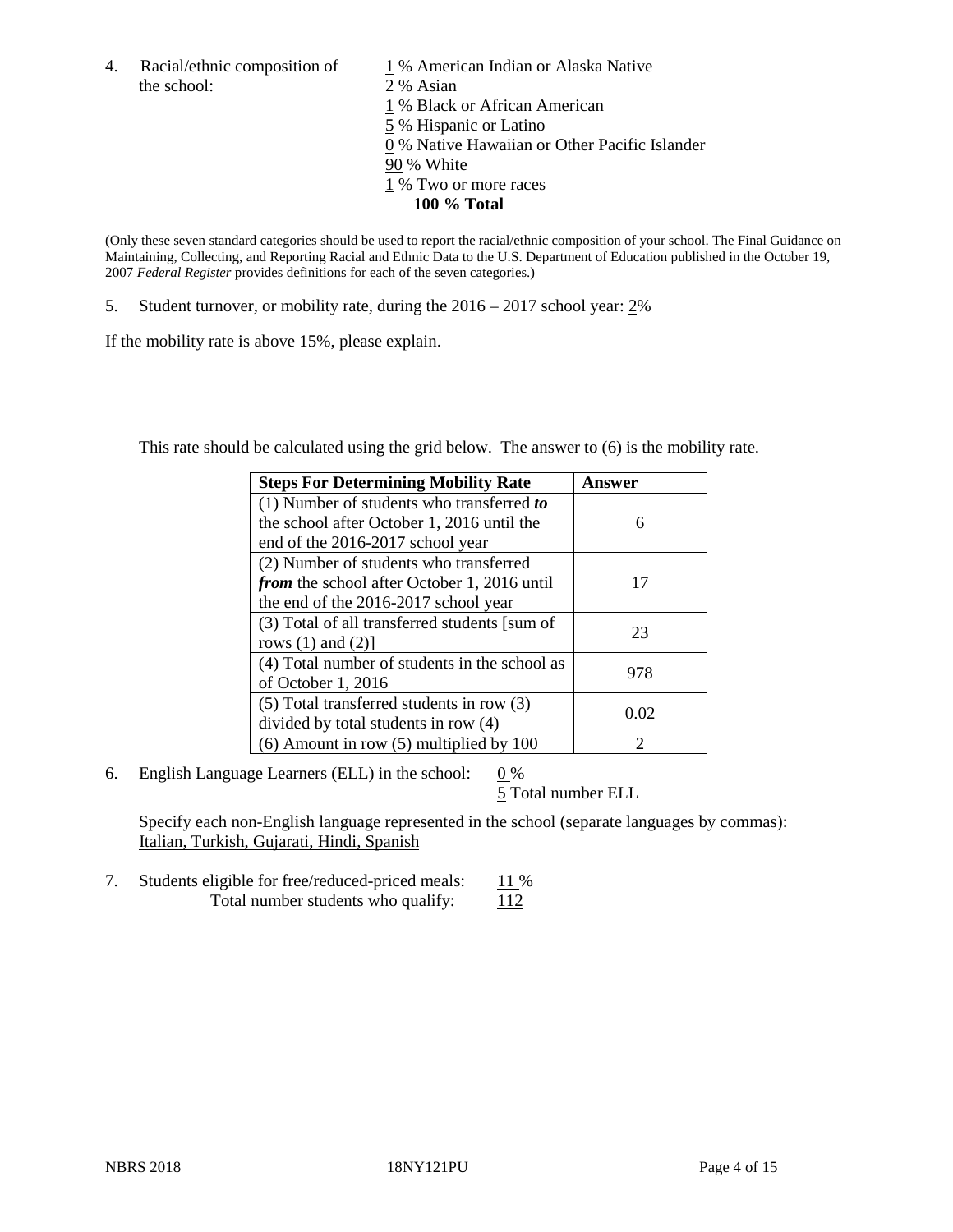132 Total number of students served

Indicate below the number of students with disabilities according to conditions designated in the Individuals with Disabilities Education Act. Do not add additional conditions. It is possible that students may be classified in more than one condition.

| 7 Autism                  | 2 Multiple Disabilities                 |
|---------------------------|-----------------------------------------|
| 0 Deafness                | 0 Orthopedic Impairment                 |
| 0 Deaf-Blindness          | 45 Other Health Impaired                |
| 0 Developmentally Delayed | 59 Specific Learning Disability         |
| 4 Emotional Disturbance   | 13 Speech or Language Impairment        |
| 0 Hearing Impairment      | 0 Traumatic Brain Injury                |
| 2 Intellectual Disability | 0 Visual Impairment Including Blindness |

- 9. Number of years the principal has been in her/his position at this school:  $8$
- 10. Use Full-Time Equivalents (FTEs), rounded to nearest whole numeral, to indicate the number of school staff in each of the categories below:

|                                                                                                                                                                                                                                | <b>Number of Staff</b> |
|--------------------------------------------------------------------------------------------------------------------------------------------------------------------------------------------------------------------------------|------------------------|
| Administrators                                                                                                                                                                                                                 | 3                      |
| Classroom teachers including those<br>teaching high school specialty<br>subjects, e.g., third grade teacher,<br>history teacher, algebra teacher.                                                                              | 74                     |
| Resource teachers/specialists/coaches<br>e.g., reading specialist, science coach,<br>special education teacher, technology<br>specialist, art teacher, etc.                                                                    | 10                     |
| Paraprofessionals under the<br>supervision of a professional<br>supporting single, group, or classroom<br>students.                                                                                                            | 21                     |
| Student support personnel<br>e.g., guidance counselors, behavior<br>interventionists, mental/physical<br>health service providers,<br>psychologists, family engagement<br>liaisons, career/college attainment<br>coaches, etc. | 7                      |

11. Average student-classroom teacher ratio, that is, the number of students in the school divided by the FTE of classroom teachers, e.g.,  $22:1$  12:1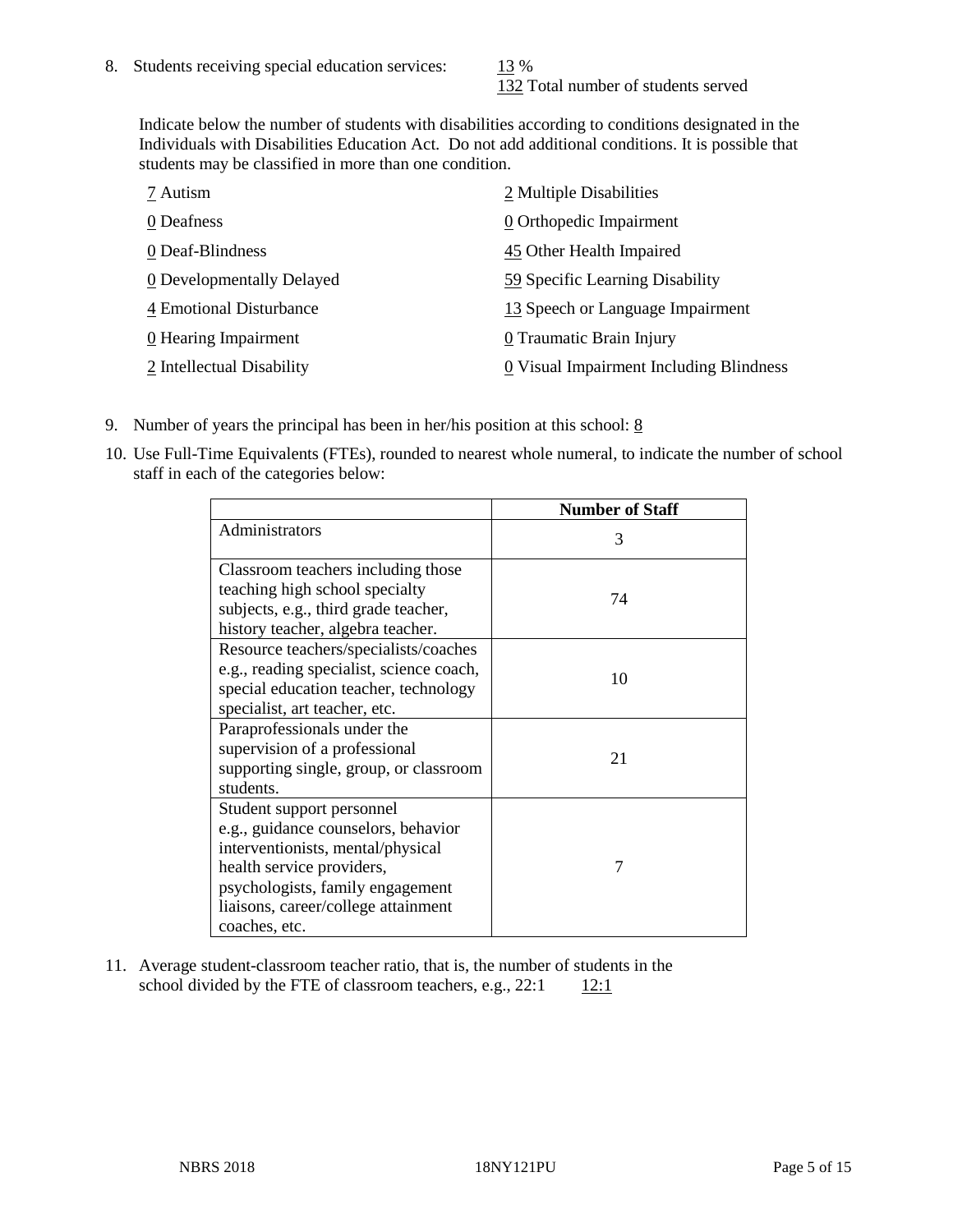12. Show daily student attendance rates. Only high schools need to supply yearly graduation rates.

| <b>Required Information</b> | 2016-2017 | 2015-2016 | 2014-2015 | 2013-2014 | 2012-2013 |
|-----------------------------|-----------|-----------|-----------|-----------|-----------|
| Daily student attendance    | 95%       | 95%       | 96%       | 96%       | 95%       |
| High school graduation rate | 98%       | 98%       | 98%       | 98%       | 96%       |

#### 13. **For high schools only, that is, schools ending in grade 12 or higher.**

Show percentages to indicate the post-secondary status of students who graduated in Spring 2017.

| <b>Post-Secondary Status</b>                  |                 |
|-----------------------------------------------|-----------------|
| Graduating class size                         | 233             |
| Enrolled in a 4-year college or university    | 74%             |
| Enrolled in a community college               | 18%             |
| Enrolled in career/technical training program | 2%              |
| Found employment                              | 2%              |
| Joined the military or other public service   | 2%              |
| Other                                         | 20 <sub>6</sub> |

14. Indicate whether your school has previously received a National Blue Ribbon Schools award. Yes No X

If yes, select the year in which your school received the award.

15. In a couple of sentences, provide the school's mission or vision statement.

Provide a safe and supportive, yet challenging, environment where our students have the opportunity and resources to grow academically, emotionally, socially, and physically to the best of their ability.

16. **For public schools only**, if the school is a magnet, charter, or choice school, explain how students are chosen to attend.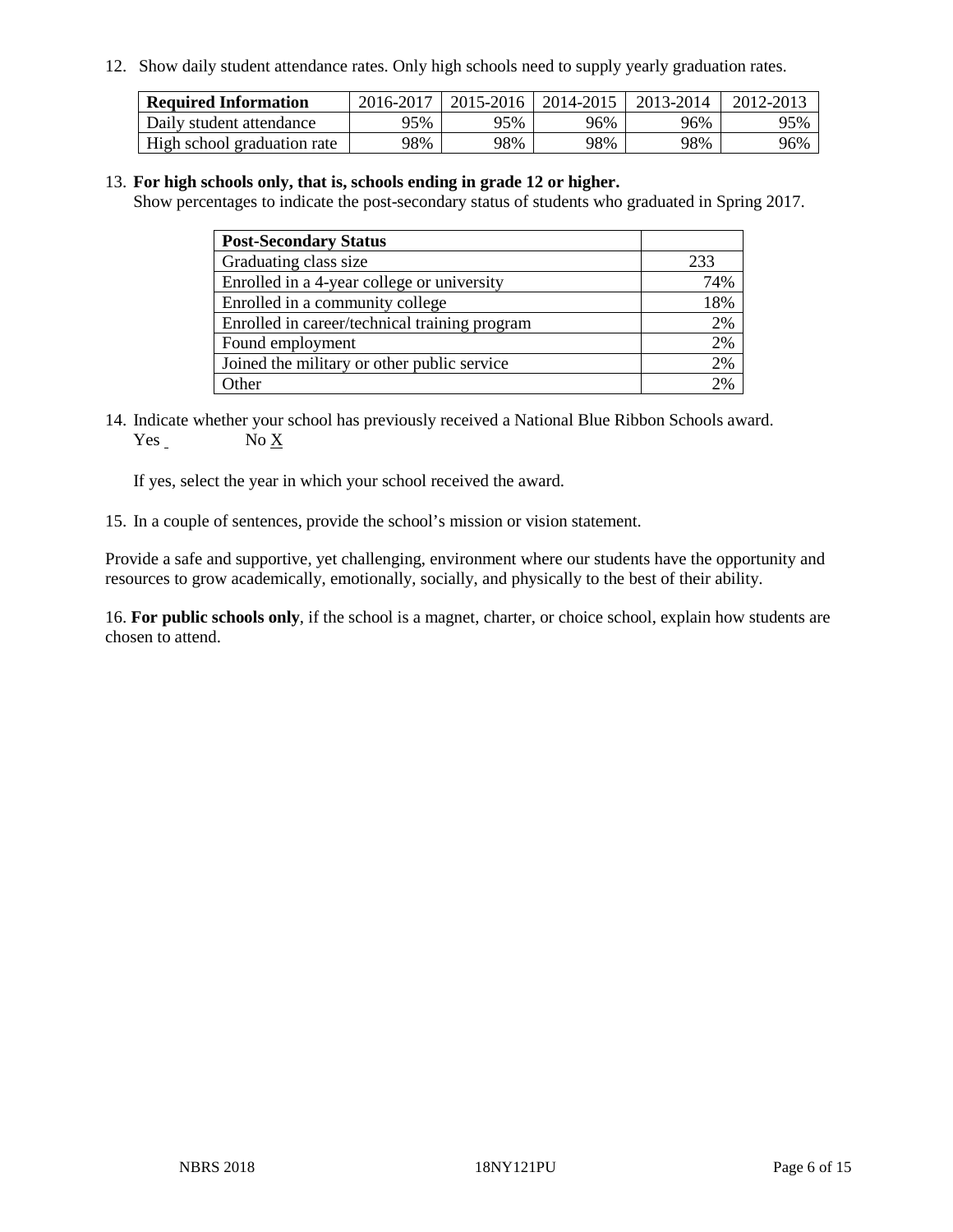# **PART III – SUMMARY**

Sayville High School is located on the south shore of Suffolk County bordering the Great South Bay. This suburban hamlet has been recognized as the "Friendliest Town in America." The student body is racially homogeneous, but has socioeconomic status diversity. The school community is rich in tradition; yet, it possesses a contemporary flair. This community takes great pride in its schools and quality education it provides. In large part, this is attributed to the fact that 33% or 31 out of 91 high school faculty members either reside in the Sayville School District and/or are alumni. As a result, these close ties between school and community tremendously contribute to our framework for success. For example, we have created a non-profit education foundation called Friends of Sayville Education Foundation Inc. which has raised over \$100,000 over the past six years via voluntary payroll deductions. These funds have been used to enhance learning and provide a multitude of opportunities for our students which would not have existed otherwise. Our flagship program/opportunity is Homework Helpers. Homework Helpers involves high school students providing biweekly support for select elementary students completing their homework assignments.

We have earned the distinction of being named a Reward High School for six consecutive years. This designation is the highest honor which the New York State Education Department can bestow upon a school. We were also named one of the top high schools in the nation (259th) by Newsweek in 2016. Perhaps our greatest point of pride is that 98% of our students graduate. Certainly, the underpinning of our students' success is directly attributable to our talented, and dedicated faculty and staff. Our teachers have a great appreciation for the 'craft of teaching.' Consequently, there is a great degree of collegiality and collaboration with student achievement as the focus. Creating life-long learners and assisting our students realize their passions and talents is facilitated by the unwavering support of our parents and the Board of Education. The overarching message we convey to all of our students is "challenge yourselves to fulfill your potential; get involved and above all else to be kind to one another." The opportunities we afford our students are visible in our open enrollment philosophy for electives, honors, and AP courses. We do not create artificial ceilings and safety nets exist to support our students if the challenge becomes excessive. These practices support both the rigor and the success of our program. A unique feature of our daily schedule is our 10-period school day; we have incorporated a tenth period consisting of 28 minutes at the conclusion of each day during which the entire instructional faculty is available to provide extra help or instruction. Students are encouraged to use this time, and they have the autonomy to prioritize its use. A walk through the building at this time of day finds teachers providing additional instruction or support in nearly every classroom. Complementing the school's academic rigor, and supporting students' connection to our high school community we have robust co-curricular, extracurricular and/or interscholastic athletic programs. On average each student is involved in 2.1 such activities.

Another message we constantly emphasize is the necessity of treating others in the way each of them would like to be treated. Accordingly, each of our co-curricular offerings has a character education and antibullying component. Be concerned; be empathetic is our mantra. A tradition which further promotes the importance of treating others with empathy and compassion is our annual Every Child's Dream Holiday Dinner (ECD). ECD is a school-wide event which involves every club and class. We host 800 less-fortunate members of our community and neighboring communities providing them with a dinner, a holiday gift, and an opportunity to "shop" (free of charge) in a corridor boutique where we offer more than 2,500 gently used coats and other clothing articles.

In summary, the success of our high school and more pointedly our students is due to the relationships our dedicated and caring administrators, faculty and staff forge with each and every student. We also partner with our parents and all stakeholders creating the synergy of collective contributions that result in students' ready and able to make a difference in the world. We take great pride in providing a wide array of challenges and opportunities for our students. It is a collaborative effort with our students' academic, social and emotional well-being placed at the forefront of all decisions.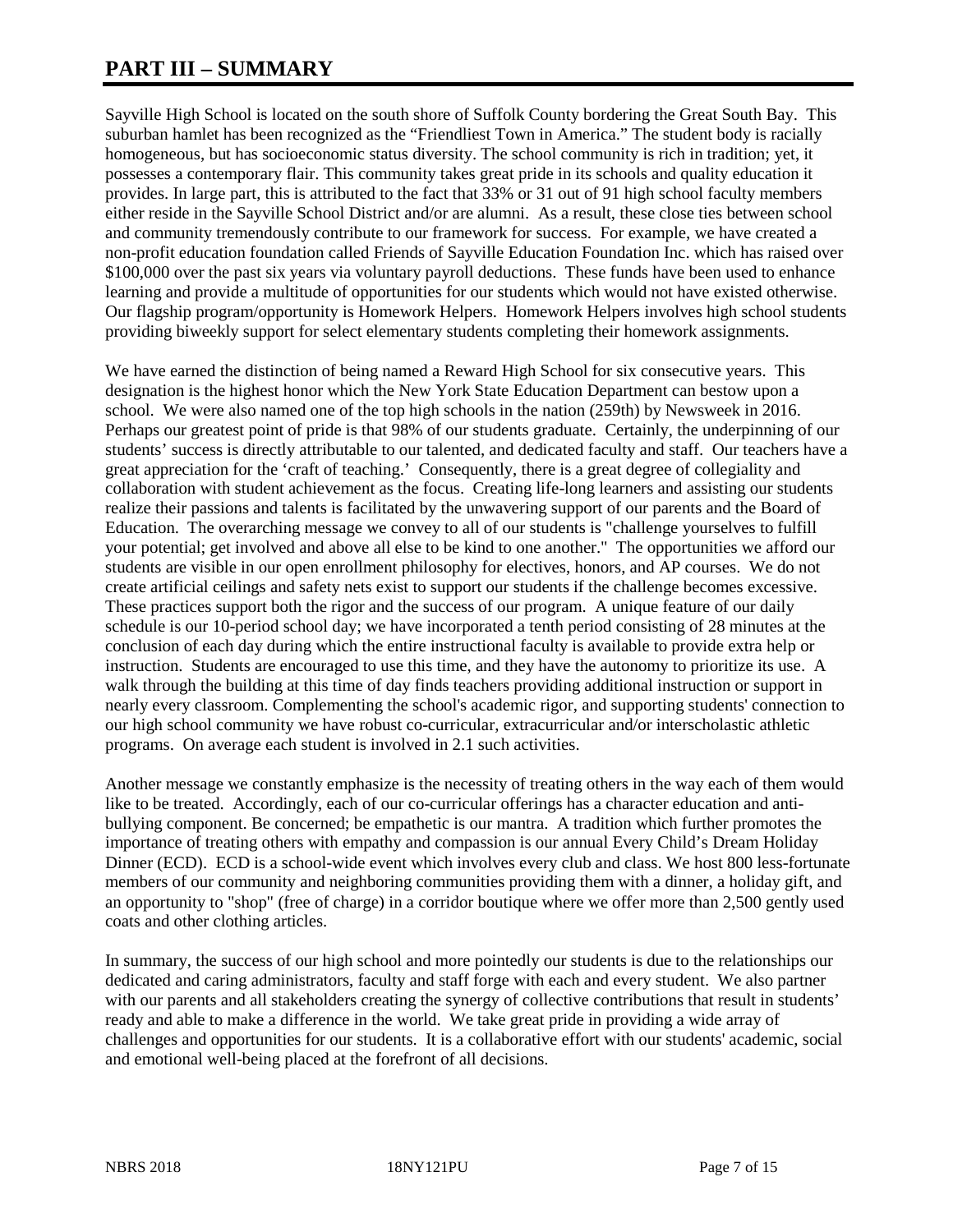## **1. Core Curriculum:**

The curriculum and course offerings of the English Department at Sayville High School exceed the New York State Education Department's English Next-Gen Standards just as we have through the past iterations of our state's standards. Simultaneously, we have changed practices as we have evolved philosophically. To that end, we have made significant changes to our department policies. For the past three years, we practiced new placement criteria for students interested in enrolling in English honors and AP classes; we have moved to an Open Access Policy for these classes. We do not require prior approval to enroll in these classes. However, that does not mean that students and their parents should make this decision reflexively without forethought or information. Because students who register for honors and AP English courses join classes presenting additional challenges, they have opportunities and responsibilities that flow from more reading, more writing, more rigorous thinking, and more independent work. We emphasize these points not to discourage students from the undertaking but to clarify its nature so that they (and their families) make informed choices. Equally important, students do not forfeit opportunities for entering English 9H, 10H, 10 Capstone Seminar, English Language 11 AP, English Literature 12 AP, or AP Capstone Research if they do not select enrollment earlier in school careers. Given English's skills based character greater flexibility exists for movement between academic levels in the high school.

At the same time, we continue to provide the emotional and academic support for our students with learning disabilities through our inclusion model classes provided in grades 9 through 12. In this consultant teacher model, these students are supported both inside and outside the classroom through their academic support teacher. Beyond this, we place students in reading and writing labs based upon staff recommendations. Within these labs, students receive academic support within settings including one-to-one support. Our selfcontained students have a special resource Humanities Lab within which they have academic and emotional support across disciplines. Finally, we offer a number of elective courses open to all grades: Creative Writing, Humanities, First in Film, and SAT/ACT Prep.

The Sayville Math Department offers classes that cover a wide variety of interests and needs for all students. Courses are designed around daily lessons having the underlying premise that math should not be viewed from a single perspective. Carefully designed modules which encompass multiple views of a topic integrate basics from algebra and geometry through higher level ideas from trigonometry, calculus, and statistics. Teachers use approaches such as the Socratic Method infused with the most current technology such as Desmos graphing software to provide students a deep understanding of mathematics that stretches well beyond standardized tests. It is the hope of the department that students use the methodology and practices studied in the math class in daily life and transfer their knowledge into a logical and seamless thought process for all types of problem-solving. Whether a student is finishing his/her high school career in our Math Applications course or in one of the many AP level courses such as Computer Science, Statistics or Calculus, they leave our building with foundational and advanced knowledge; they exit college and career ready.

The science program at Sayville High School includes courses that prepare students to become proficient in science. In addition to core content, courses incorporate crosscutting concepts and inquiry-based practices that teach them skills that help them become college and career ready. Students participate in classes that incorporate math, science, and technology through student-centered lessons as well as regular, inquiry-based laboratory investigations. Technological literacy and student-centered learning is fostered through our 1:1 Chromebook program. We provide an array of courses, designed to interest and challenge students of various levels of academic abilities. AP courses such as Biology, Chemistry, Physics 1 and 2 and Environmental Science are offered. Students can also earn college credit by taking Forensics, Geology and Geospatial Sciences. Regents level courses, as well as Anatomy, and Marine Science also are offered. Students can participate in our respected Research Program through independent study. These students complete projects, of their choosing, while working with experts in fields including, but not limited to, genetics, environmental studies and geospatial sciences at locations such as Brookhaven National Lab, Cold Spring Harbor Laboratory, and Stony Brook University. Science-oriented after-school clubs such as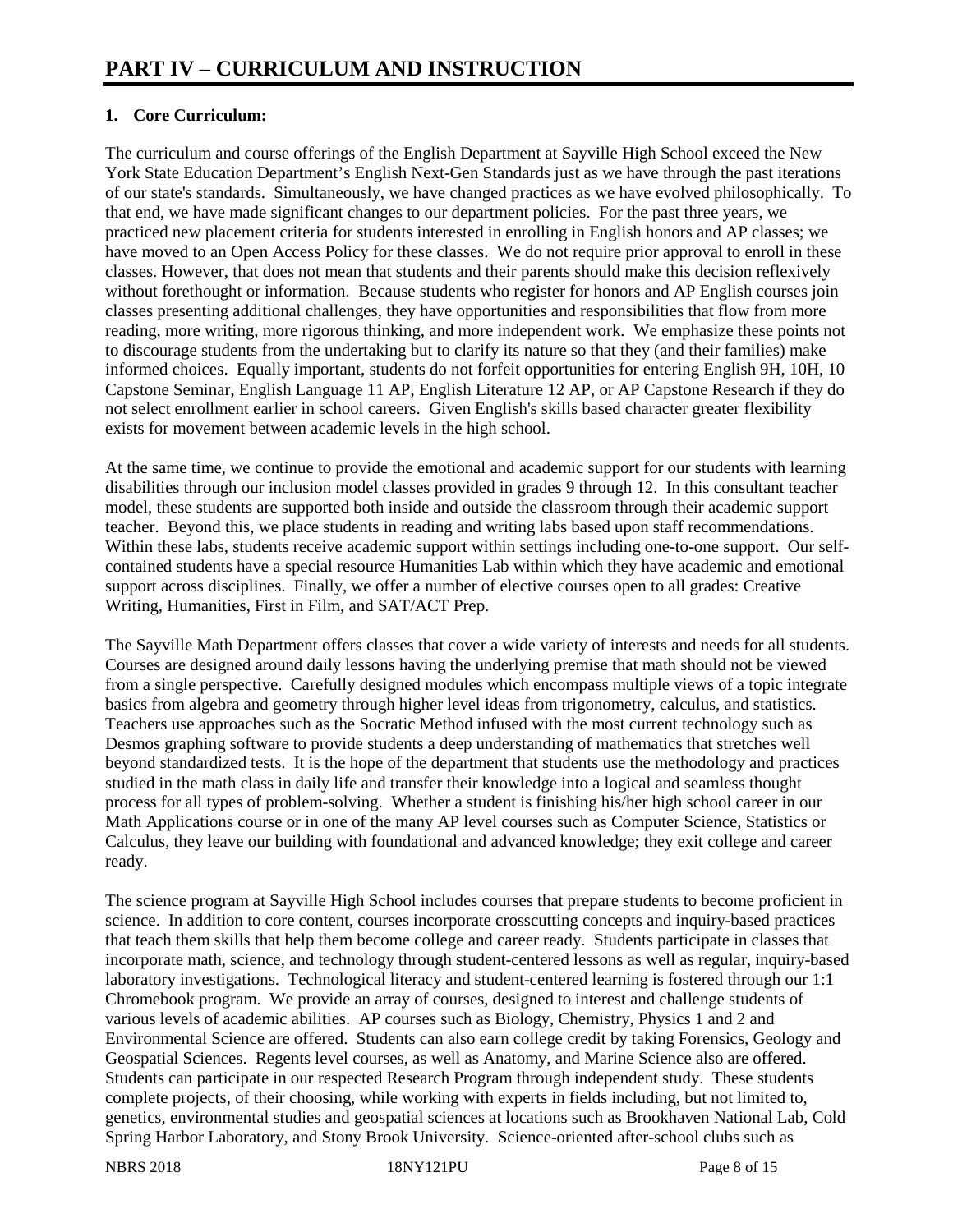Students Working to Enhance Environmental Protection and Science Olympiad are open to all students.

The Social Studies Department is dedicated to creating a learning environment that helps all our students succeed and prepares them for a successful academic future. Our department believes that each student deserves a learning experience that best suits his/her personal learning style and provides the resources needed to excel in high school, college and/or pursue a career in a competitive world. We work hard to build relationships with each student and partner with parents to maximize each student's educational experience. The Social Studies Department follows the New York State Framework for Social Studies and places emphasis on the teaching of historical thinking skills: evaluating authenticity, credibility and bias of primary source documents, analyzing factual information and drawing conclusions, integrating concepts from a variety of disciplines, designing and carrying out research with a clearly designed objective using correct methodology and research techniques. Students are also taught to engage in conversations with one another, listen to each other, become problem-solvers, ask questions, seek answers, respect the world in which they live and make others around them better. The Social Studies Department offers courses in Global History, U.S. History, Government and Economics, advanced placement courses in World History, U.S. History, Government and Politics, Comparative Government, Economics, and Psychology and electives in Criminal Justice, Sociology, and Introduction to Psychology, Abnormal Psychology, and Urban Studies.

Beyond our core curriculum, Sayville High School not only supports college and career readiness, it is designed and delivered with that ultimate goal as a beacon. Our many curriculum offerings and enhancements, in particular, the Early College Program and the Accuplacer/MyFoundationsLab Program are evidence of this aspiration. The Early College Program affords students an opportunity to earn college credit at a discounted rate while attending high school. We also have articulation agreements with five local colleges. The Accuplacer/MyFoundationsLab Program provides remediation for students focusing on their individual skill deficits. The goal is to prevent students from having to take remedial coursework upon entering college. This is a robust and student-specific career and college readiness program.

#### **2. Other Curriculum Areas:**

The World Languages Department offers a four-year high school language experience providing students 21st century skills which prepare them for college and career opportunities. Sayville High School students in grades 9-12 may take a complete sequence of classes in French and Spanish with emphasis on competent communication and broad multicultural awareness. Local curricula are aligned to the World-Readiness Standards for Learning Languages and teachers in each course use authentic resources in their instruction. Students strive to meet goals for interpersonal, interpretive, and presentational communication while also making connections with and comparing communities in other parts of the world with their own. Students engage in performance-based tasks and project-based learning, typically on a digital platform, which encourage collaboration, creativity, critical thinking, and problem-solving. Sequences at the high school begin with Level 2 in grade 9. Honors level courses are offered in Levels 3, 4, and 5. Qualified students may take Level 5 Honors for three college credits through the Long Island University High School Scholars Program. AP French Language and Culture and AP Spanish Language and Culture are also offered to students interested in rigorous college-level studies.

The Visual, Performing and Practical Arts Program at Sayville High School works cohesively to create a well-rounded educational experience modeled after real world experiences. Students are challenged within these programs to create, analyze, reflect and recreate realistic experiences as they relate to their career exploration learning process. The common goal that is achieved by our Visual, Performing, and Practical Arts programs is to be college and career ready.

The Visual Arts Curriculum stresses the importance of art as an intellectual expression as well as a creative endeavor. Students engage in art production, art criticism, and aesthetics. Our students are also exposed to Art History to support essential skills and develop a better understanding of art's historical and cultural contexts. Our program allows students to strengthen their ability to analyze and interpret the visual world. Our department has designed several real-world experiences for our students in conjunction with community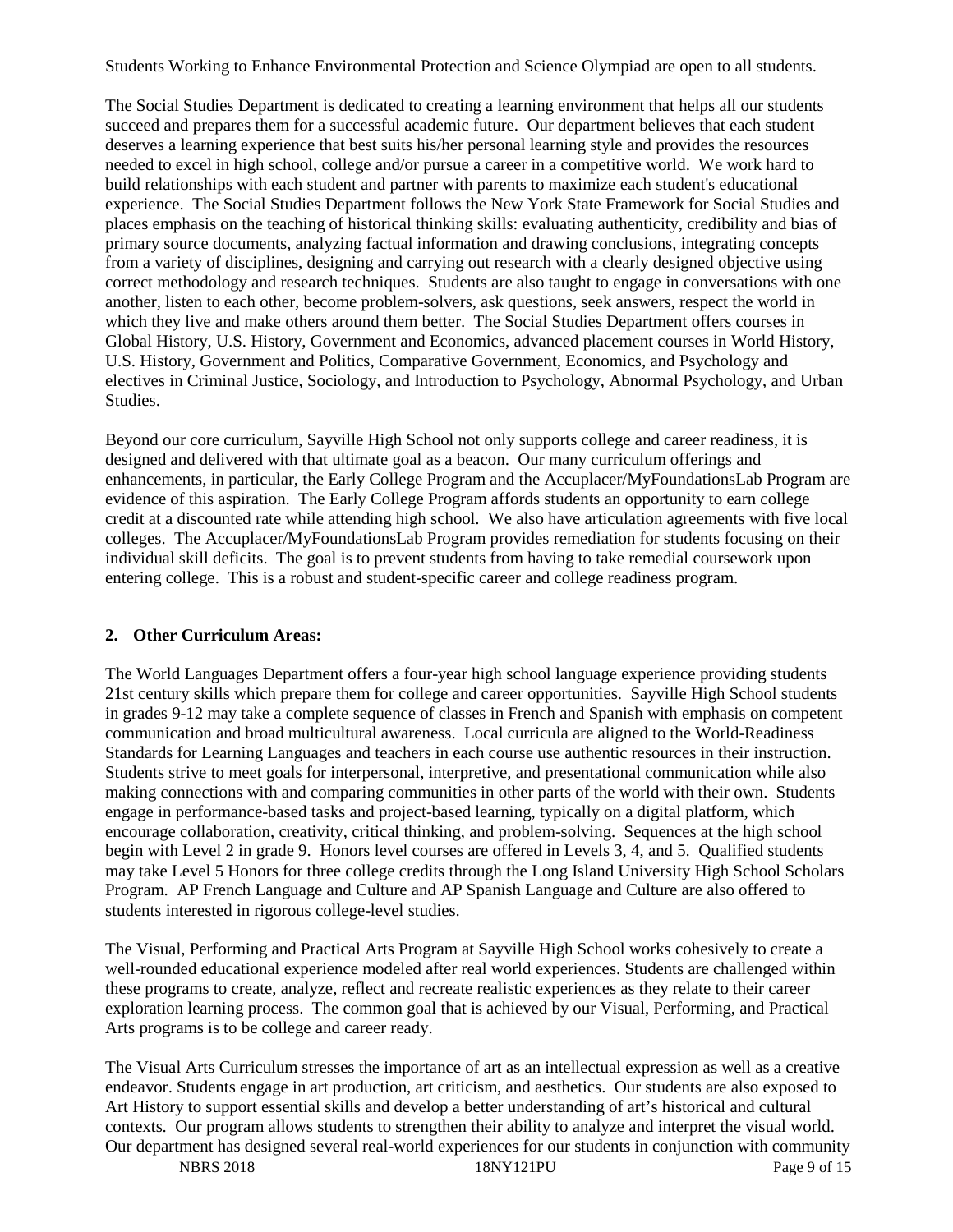and surrounding community members to broaden our student education outside of our school walls. This allows them an additional opportunity to develop college and career readiness. We help build student confidence and develop creative problem solving. Students curate shows, exhibit work, teach others, and collaborate daily to support the study of Art. We currently have 396 students enrolled in our Visual Arts Program. Additionally, we promote community events through our National Art Honor Society and Art Club. The Sayville Art Department offers two foundation courses: Studio in Art and Creative Crafts. We offer advanced art electives in Drawing and Painting, Ceramics, Fashion, Photography and Jewelry Design. Students are also given the opportunity to take the following AP and College Level courses, AP Studio in Art 2D and 3D, Studio in Photography and Art History through the College Board and SUNY Farmingdale.

The Music and Theatre Arts program has been developed to nurture the emotional and communicative skills of students. The core curriculum is purely performance based (band, orchestra, chorus) which incorporates proficiency on individual instruments and voice, while promoting cooperative participation within the classroom setting. AP Music Theory is an important part of the curriculum for students who want to be better overall musicians and those who are pursuing a Music Education or Performance degree in college. Our Musical Theatre Audition Techniques, Music Production, in cooperation with our Business Department (Music Marketing), and Radio Production classes all provide real life experiences which emulate and teach how to become a professional in each of those respective disciplines. We also provide an opportunity to be part of a fully staged and produced Broadway musical. Performers, crew, and pit musicians are all students and all work under Actor's Equity rules so they are introduced to the professional world of musical theatre. Our Tri-M (National Music Honor Society) has been active for over 30 years and promotes community involvement and service. While it is always rewarding to find a Caruso or Heifetz and nurture their talents, our mission is to provide a combination of real life experiences, and to promote an emotional attachment to the performing arts. It's wonderful to have a Pavarotti in the world, but we are hoping to create a discerning, educated, appreciative audience so that when the next Pavarotti appears, there will be an audience to support his performances.

The Technology program is designed to provide students with career exploration choices based on realworld jobs across different industries. Course curricula are skills based and provide students with the information, knowledge, and skills necessary to perform the job functions expected by employers. Courses are offered in Drawing and Design for Production, Principles of Engineering, Digital Photography, Communication Systems, Materials Processing, Architectural Drawing, Product Engineering and 3D printing, Robotics and Introduction to Computer Programming. Our latest enhancement to the program is our offering a concurrent high school and college class in robotics engineering in conjunction with Farmingdale State College for three college credits in engineering.

Our Business program provides students with opportunities to build foundational career skills in financial management, business management, and computer and networking maintenance. Courses are developed to provide exposure to current work experiences and expectations of employers. The curriculum focuses on providing students with an environment that develops the knowledge, skills, attitudes and behaviors necessary to be successful in college and career. Courses are offered in accounting, virtual enterprise international, career and financial management, computer maintenance, computer networking, and introduction to cyber security. Currently, two of the six business classes are offered for concurrent high school and college credit in conjunction with Farmingdale State College for a combined total of 12 credits.

#### **3. Instructional Methods, Interventions, and Assessments:**

Our high school embraces a philosophy of meeting the multiple learning modalities of each and every student. As such, we place great emphasis and value on differentiated instruction. This focus ultimately leads to a student-centered classroom where a student's voice is both encouraged and honored. Our teachers strive to develop and deliver lessons which maximize student engagement and often incorporate the many benefits of instructional technology. We also collectively acknowledge and honor other important pedagogical components of effective lesson design and delivery such as the inherent benefits of formative assessment and closure activities.

NBRS 2018 18NY121PU Page 10 of 15 We are fortunately able to offer a wide variety of courses to our student body. These include but are not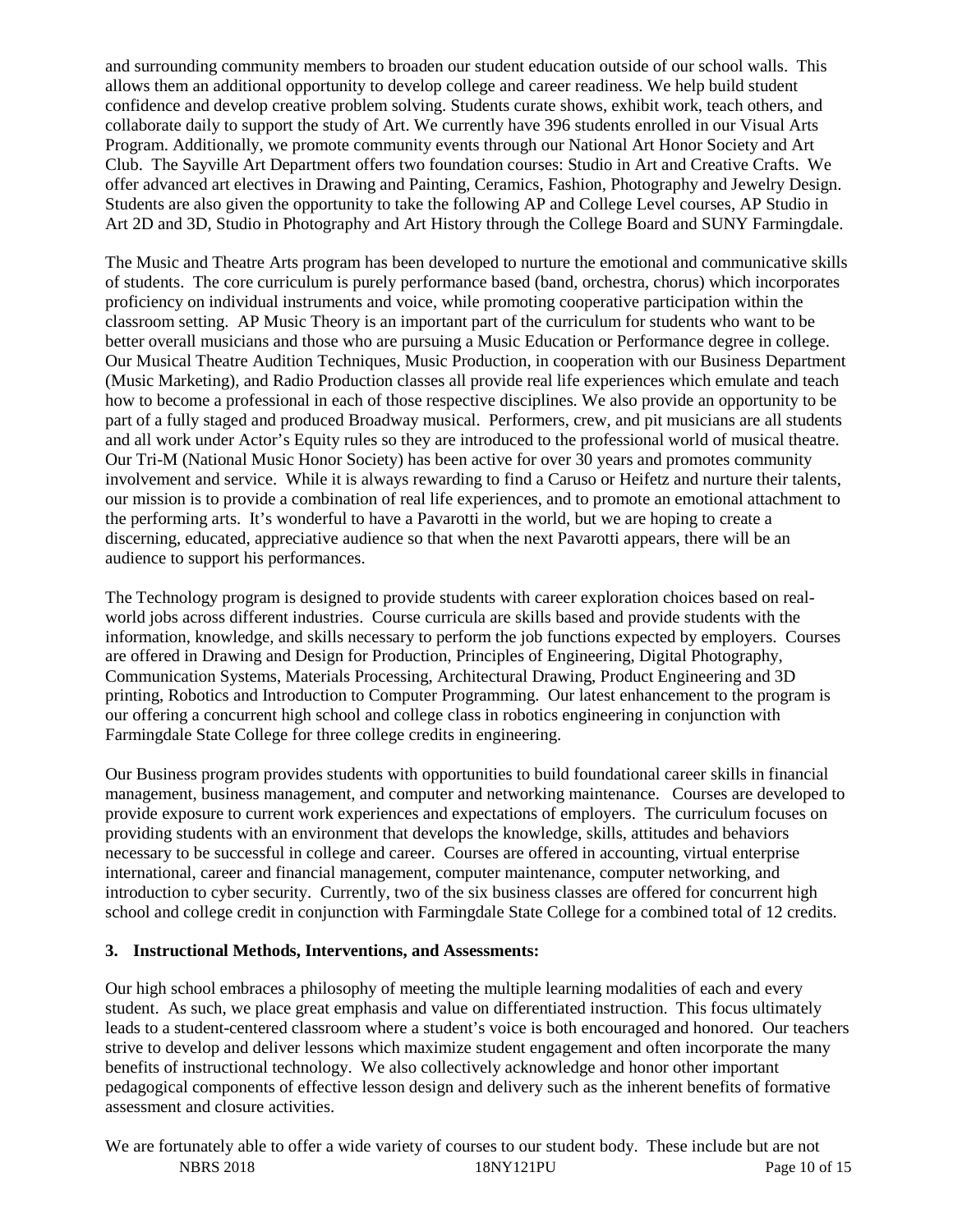limited to Advanced Placement courses including AP Capstone offerings. We have forged articulation agreements with more than five colleges and universities where our students can benefit from the challenges of college-level coursework and earn credits at a discounted rate while attending day high school classes. We also offer honors level courses, Regents level courses and have expanded our course offerings for our students with disabilities via inclusion courses with lab periods in all core areas, resource rooms, and functional academics and career development offerings for our alternatively assessed students.

Our students have been the benefactors of a 1:1 initiative which has been implemented incrementally over the last four years and has resulted in every student in grades 6-12 receiving a personal Chromebook. This has enhanced instruction and ultimately learning in virtually every classroom because our teachers have incorporated the use of this technology into their daily instructional repertoire. Teachers have received a significant amount of professional development regarding the Google Applications for Education (GAFE) platform. The professional development has emphasized the importance of the Substitution, Augmentation, Modification, Redefinition (SAMR) model. Our teachers design lessons which promote the use of instructional technology with a focus on "redefinition" whereby technology allows for the creation of new tasks previously inconceivable.

We, as a faculty, continue to prioritize rigor of program as an essential component of student success. Essentially, students are encouraged to challenge themselves while discovering their passions, gifts, and talents. Our students and families collectively appreciate the challenges and benefits associated with a focus on the rigor of the program. This is reinforced via the three freshman orientation programs we host and strengthened by an open enrollment philosophy. It is noteworthy that we as a school community also provide safety nets by which students who assume the challenges a rigorous program present know that they will be supported in order to fulfill their potential. One such safety net is incorporated into our daily bell schedule which includes a 10 period day. This 10th period is 28 minutes long, and the entire high school faculty is required to offer extra help/academic support at this time.

Our assessment data is analyzed by all stakeholders with the goal of continuous improvement. A specific instance of this was the discovery through the analysis of data specific to our students earning Advanced Regents Diplomas. It illustrated that many students encountered a roadblock to passing the Algebra 2 Regents exam preventing them from this distinction. Consequently, we modified the curriculum in our Pre-Calculus course resulting in Sayville High School students having one of the highest rates of Advanced Regents Diploma earners in Suffolk County this past year.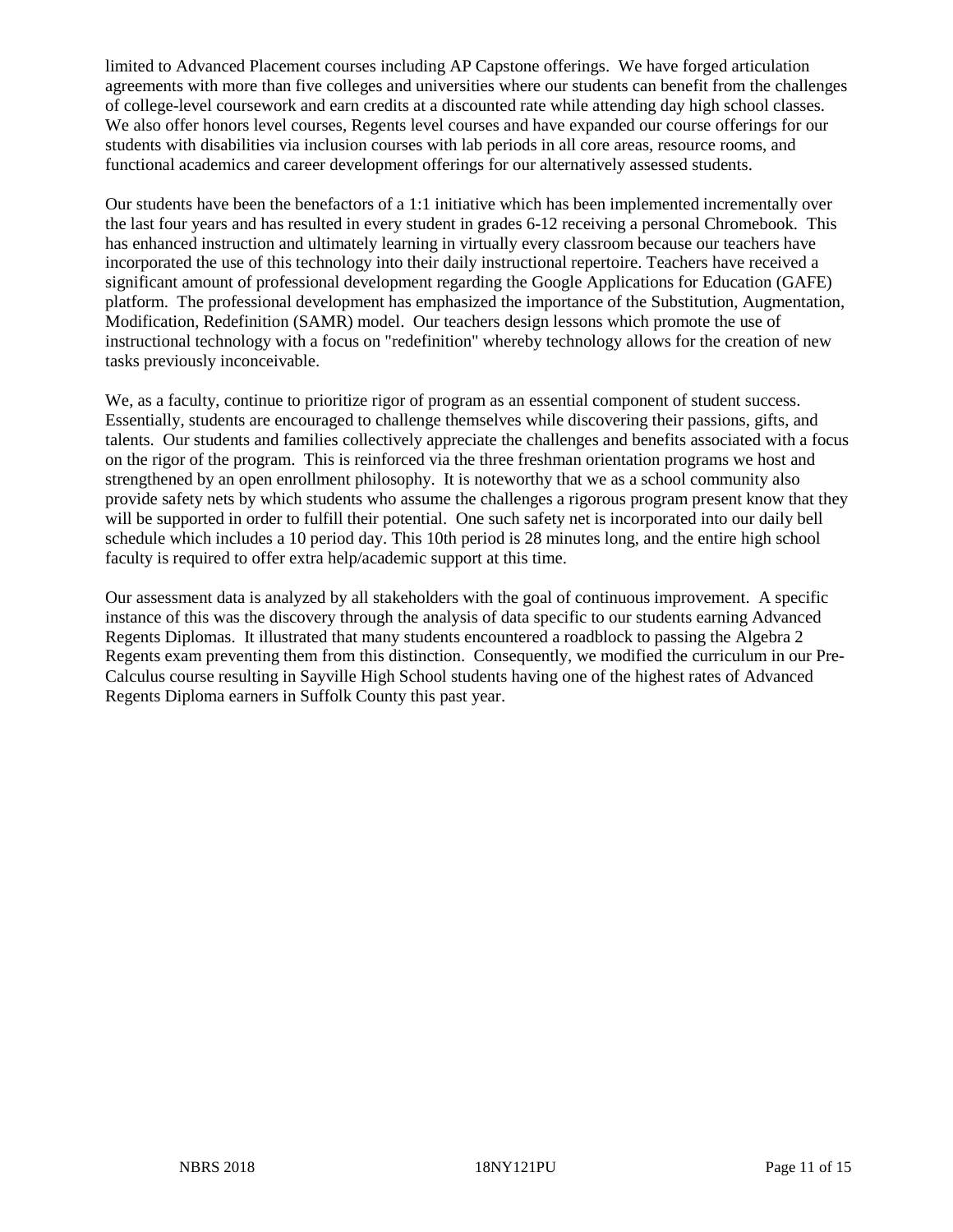## **1. School Climate/Culture:**

We firmly believe that in order for students to fulfill their academic potential they must first feel safe and franchised in our school community. To this end, we offer a myriad of co-curricular, extra-curricular and interscholastic athletic opportunities. Our pupils participate an average rate of 2.1 activities per student. Additionally, our entire school community (administrators, teachers, and support staff) has made the social and emotional learning of our students a priority. We provide multiple Wellness Days incorporated throughout the school year, and we have a comprehensive student-led Suicide Prevention Program. Also, our students are involved in programs such as the Islip Town Anti-Bias Task Force where they have an opportunity to educate each other about the importance of being non-judgmental to increase tolerance.

Our teachers feel valued and supported because they are valued and supported. They possess a tremendous appreciation for the craft of teaching and our entire school community appreciates their dedication. They are committed to assisting our students to achieve at the highest levels. They conduct themselves as professionals and are treated as professionals. One illustration of our school community's appreciation is spotlighted in our commencement program called, "Teachers Who Have Made a Difference." This is an opportunity for each graduate to nominate a teacher who has been especially influential in his/her education. These teachers are then recognized during our commencement program. Another example that illustrates how we simultaneously value and support our instructors is our long-standing practice of paying for professional development workshops and conferences. We encourage staff to look for professional opportunities to enhance their skills or develop new ones. Without fail, the school will cover the expenses for such self-selected enrichment; we truly honor teacher initiative by facilitating these growth opportunities. One last example of the school's commitment to our teachers is the concern for their wellbeing. This April, our annual after-school staff-development presentation will be dedicated to mindfulness and stress-reduction. The district is bringing a renowned mindfulness coach to offer instruction on mindfulness practices. The aim is to improve the lives of the teaching staff and perhaps, by extension, their students'.

We also have adopted and embraced an open-access enrollment philosophy. Our Guidance counselors play a prominent role in encouraging students to challenge themselves while simultaneously discovering their unique gifts and talents. Our Guidance Department engages our students and families via a series of evening presentations which include Holland Code Career Interest Inventories, Myers-Briggs Personality Types, Obtaining Financial Aid, Navigating the Scheduling Process, Navigating the College Admissions Process, and others.

Our high school has some unique features as well. For example, 36% of our certified instructional staff are alumni and/or reside in Sayville School District. This proves to be extremely beneficial because our faculty has a sense of ownership, depth of commitment that may not exist elsewhere. This fact also contributes significantly to the level of community involvement and support we receive.

## **2. Engaging Families and Community:**

Arguably, the strong sense of community in Sayville may be our greatest asset. Our school serves as the hub of the community and reflects the long-standing tradition of "Golden Flash Pride." Our high school has an active Parent Teacher Association and Shared Decision-Making Team because our parents are valued stakeholders and are involved in all facets of our program. We host regular community evening programs to keep our families abreast of the pertinent issues in our school.

We are fortunate to have three non-profit foundations that supply financial support for our schools: athletic, charitable and educational. The charitable and educational foundations are supported via voluntary payroll deductions from well over 100 Sayville Schools employees. This is another illustration of how invested our faculty-community is in the success of our schools and ultimately our students.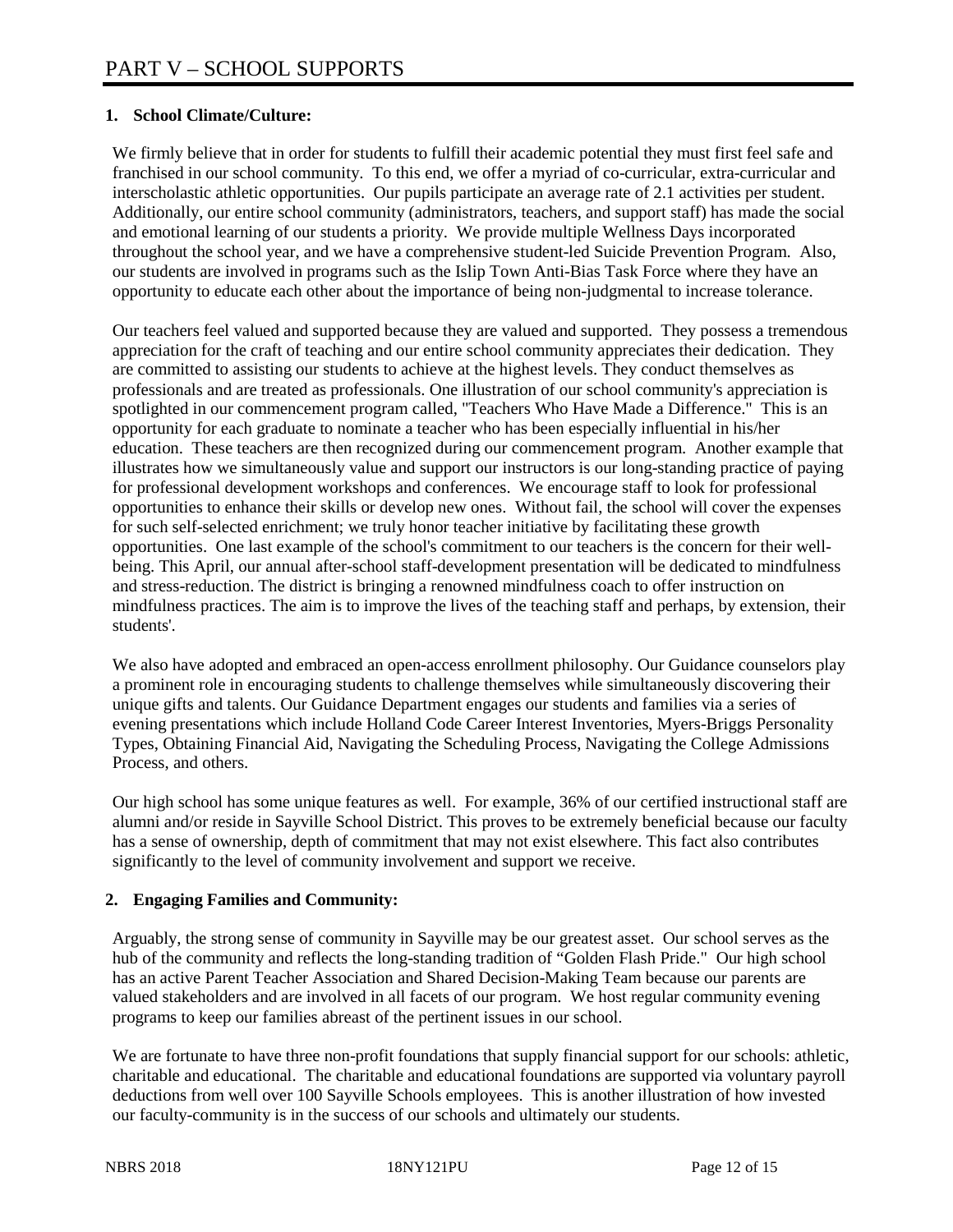We also partner with our community via the high school's monthly newsletters, the Golden Newsflash and Stellar Students newsletter. The district hosts regular Superintendent Roundtable dialogues regarding a wide array of school community topics. Additional means of communication are through our Twitter account and automated phone messaging system.

We regularly celebrate our student's accomplishments at Board of Education meetings. These occasions range from recognizing and celebrating our students' academic, fine arts, performing arts, community service, and athletic accomplishments.

We host two character recognition breakfasts each year called "Breakfast of Champions." This program affords our faculty members an opportunity to nominate two students per department who exhibit exemplary character and conduct. We invite each student's family for breakfast during which each nominating teacher has an opportunity to speak about his/her nominee's character.

#### **3. Professional Development:**

Professional development is an annual and dynamic process in both our school and district. We also have incorporated additional professional development opportunities into our collective bargaining agreement. Specifically, we now have afternoon and evening opportunities to provide professional development. Currently, we are planning a professional development workshop on 'The Benefits of Mindfulness' facilitated by Cory Muscara an alumnus and highly regarded national practitioner in wellness and mindfulness.

Our school has implemented a 1:1 initiative and we have chosen to use the Google Applications for Education platform. We have provided both small group and individual training during school days as our teachers continue to enhance their expertise and instructional repertoire. We have been fortunate to contract with Ms. Blanca Duarte from Logic Wing over the past three years. The work Ms. Duarte has accomplished along with our teachers' integration of instructional technology into their daily lessons has proven to be transformational for students and staff alike.

We have implemented "instructional rounds" enabling our teachers to observe their peers and benefit from each other's expertise. Funding for this process has been made possible by grant funding we have received because we have been identified as a NYS Reward High School for six consecutive years; the highest distinction New York State Education Department can bestow upon a school. This money which has helped enhance our professional development offerings.

Another professional development initiative was spearheaded by our English Department Chairperson. He facilitated an opportunity focusing on Myron Dueck's book, "Grading Smarter Not Harder." An outgrowth of this exercise was an added emphasis on formative assessment and re-examination of homework practices.

Our teachers also benefit from the support and expertise of BOCES Model Schools assistance. Model Schools representatives provide workshops that are available for teachers during their preparation periods. These workshops cover a broad range of topics: the development of teacher webpages, flip video, digital story telling using Movie maker to Castle Learning and Method Test Prep.

## **4. School Leadership:**

Our leadership philosophy at the high school is built on collaboration. We have systems and structures in place which focus on student opportunities and higher academic achievement. The building leadership team consists of a principal, two assistant principals, a department chairperson for each subject area, four guidance counselors, school psychologist, school social worker and school nurse. We also have six teachers who provide student management support during their duty period.

We have incorporated systems and structures supporting our program's growth and more importantly our students'. We host weekly Pupil Personnel Services meetings (PPS) which involve the entire building level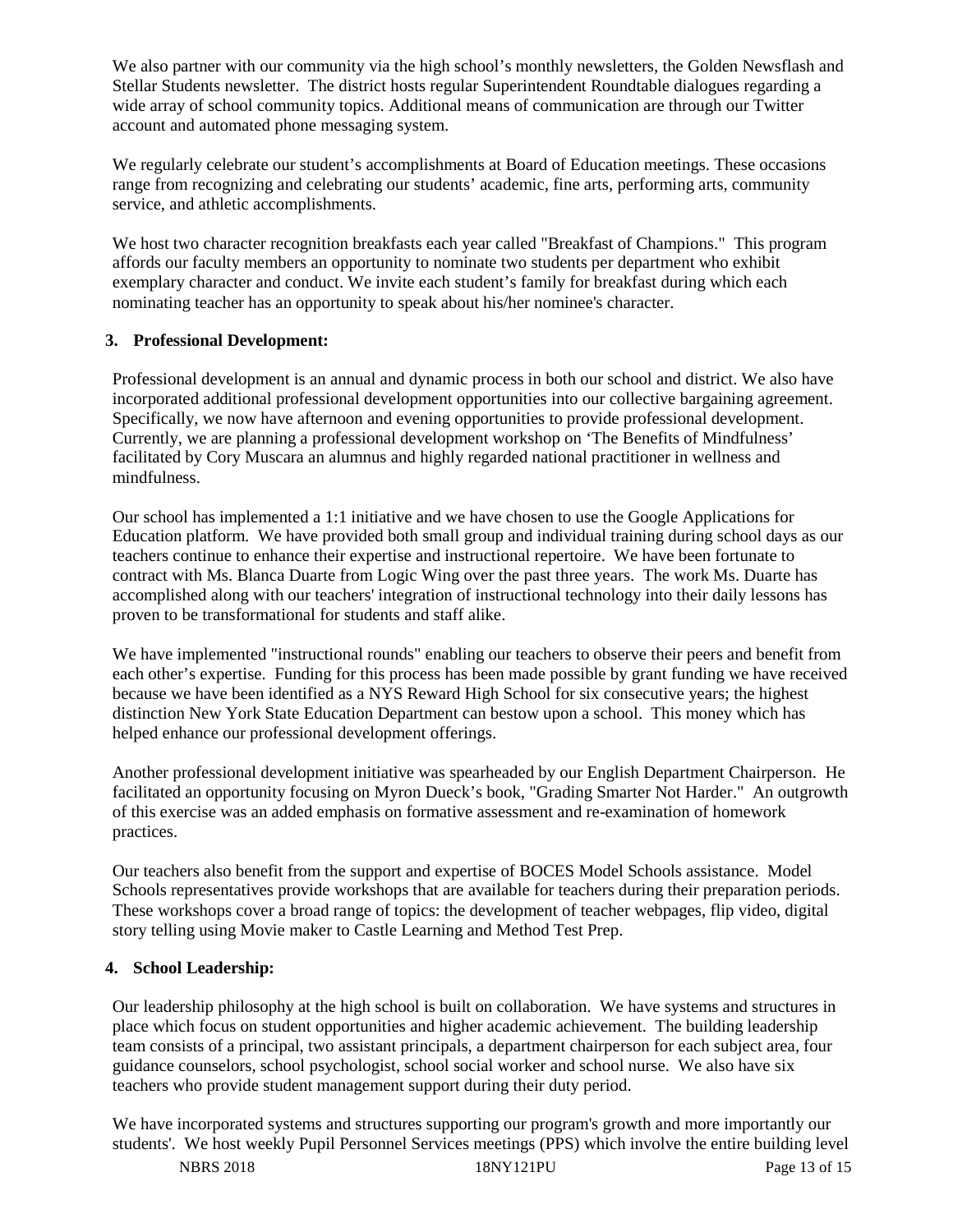leadership team except for our department chairs. These meetings provide a forum for us to discuss programmatic needs and/or individual student needs. In addition to our weekly PPS meeting, we host monthly department chairperson's meetings. These monthly meetings are used to discuss school-wide curriculum enhancements, as well as, subject area standards and alignment with the New York State Next Generation Learning Standards.

In the spirit of collaboration, we host monthly Shared Decision-Making meetings which include representatives of all stakeholders: students, parents, teachers, and administrators. During these meetings, we analyze data, discuss program of studies enhancements, and opportunities to support the social and emotional learning of all students. We encourage our students to advocate for themselves, so we host monthly Principal Advisory meetings. These meetings bring together student representatives from each club and class-leaders in our high school. Students have an opportunity to share concerns and plan activities with their peers, our student government advisor, as well as the principal.

As a leadership team, we place great emphasis on the social and emotional learning of our students because we understand for students to achieve at the highest levels they must feel safe and connected to our school community. To enhance this atmosphere, we have incorporated a character education and/or anti-bullying component into every co-curricular club's mission. These systems and structures exist to provide a myriad of opportunities for our students while they strive to become college and career ready. We afford our students opportunities to discover their talents and to fortify their resilience in the pursuit of their dreams.